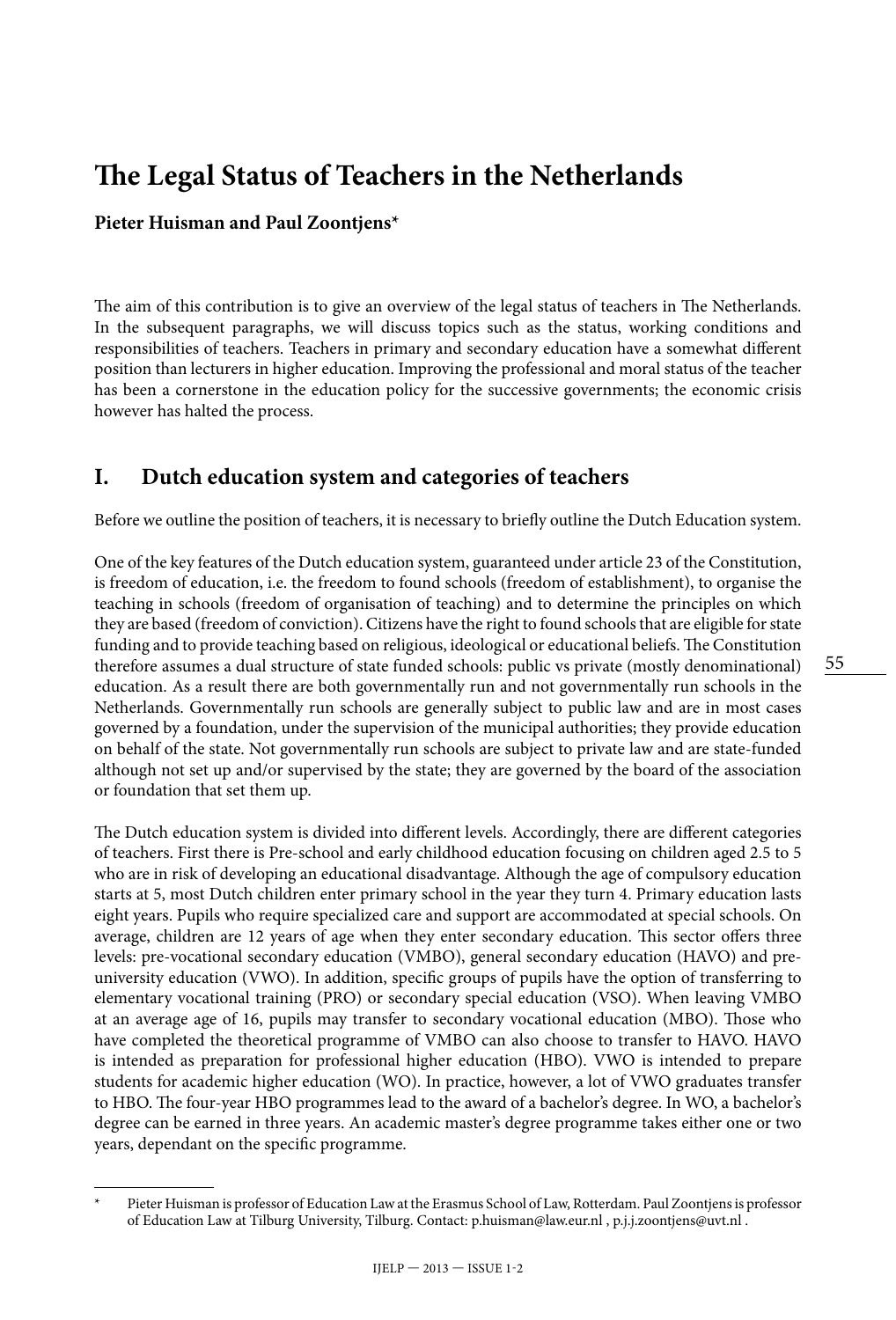The legal status of teachers, *as far as education law is concerned*, is governed by different laws following the above mentioned division of education levels, i.e. the Adult and Vocational Education Act (WEB), the Higher Education and Research Act (WHW), the Primary Education Act (WPO) and the General Secondary Education Act (WVO). Outside higher education, the requirements for the appointment of teachers are mentioned in each act. These requirements generally concern previous training (qualifications) and personal integrity (certificate of good conduct). See paragraph 2. Outside higher education law, each act addresses the position of teachers as educative professionals by prescribing their employers to comply in their personnel management with so called "competency requirements" (bekwaamheidseisen) of every teacher. That means, that these norms have to play a role in the school's policy to reward, to situate, to promote or to dismiss teachers; all to the discretion of the school board. These demands of competency, which are elaborated in a Royal Decree, can be divided into norms with respect to *pedagogical and didactical* and those with respect to *professional* knowledge and skills. See also paragraph 11.

The position of professionals in higher education is essentially different from that of teachers in primary, secondary, and vocational schools. In the universities and the non university higher education institutions (in the following: non university HEI) professional independence is explicitly guaranteed. Article 6 of the Higher education and research act (WHW) holds a written guarantee by stating that academic freedom shall be respected within the institutions. In theory, academic freedom is considered to comprise the teacher's freedom of research, such as the freedom to initiate research topics and to carry out research following personal insights, and his or her freedom to propound and publish the results of scientific research without external interference. It also comprises the student's freedom of choice of the educational programme and the freedom not to be indoctrinated by teachers. In practice, there is a difference in the way academic freedom of teachers is protected between universities and non university HEI. Because of the fact that the qualitative requirements of teachers differ between the two sub-sectors, at the cost of non university HE, the level of protection in the latter is actually lower than in the university sector. Every university professor is, according to the WHW: "pre-eminently responsible for the development of his or her field of study and for the content of education in that field". It means that government; university board, faculty board or other external forces may not interfere in such a way that this responsibility has become meaningless or has been taken over. A similar provision for teachers in non university HEI is lacking.

A special category we should mention here are the teachers giving religious education.<sup>1</sup> Teachers of religion in nongovernmental (denominational) schools are appointed by the school board; the general requirements therefore do not differ from those for other teachers. They usually have a specialist diploma to teach religion. In public schools, they are trained and paid by the churches or 'missionary bodies' (parents also can opt in for humanistic education). They do have to meet some qualifications, as well as a certificate of good behaviour, but their position is different with respect to their legal status. Their position is at stake, because the current government plans to cut national funding for religious or philosophical education in government schools, to take effect in 2015.

## **II. Required qualifications and diplomas for various teachers**

Primary school teachers completed a four-year course at a non university HEI and can use the Bachelor of Education title. They are qualified to teach all subjects, (except physical education) and all age groups at primary level and in special education at both primary and secondary level. Secondary school, adult and vocational education teachers are trained at non university HEI and universities. Non university HE teacher education courses (worth 240 ECTS for a bachelor's degree and 90 ECTS for a master's degree) for secondary school teachers lead to either a grade one or grade two qualification and give access to the titles Bachelor of Education (grade two qualification) or Master of Education (grade one qualification). Courses are available in general subjects, arts subjects, technical subjects and agricultural

<sup>1</sup> See Luce Pepin (2009), Teaching about religions in European School Systems. Policy issues and trends, NEF Initiative on Religion and Democracy in Europe. London: Alliance publishing trust, p. 87.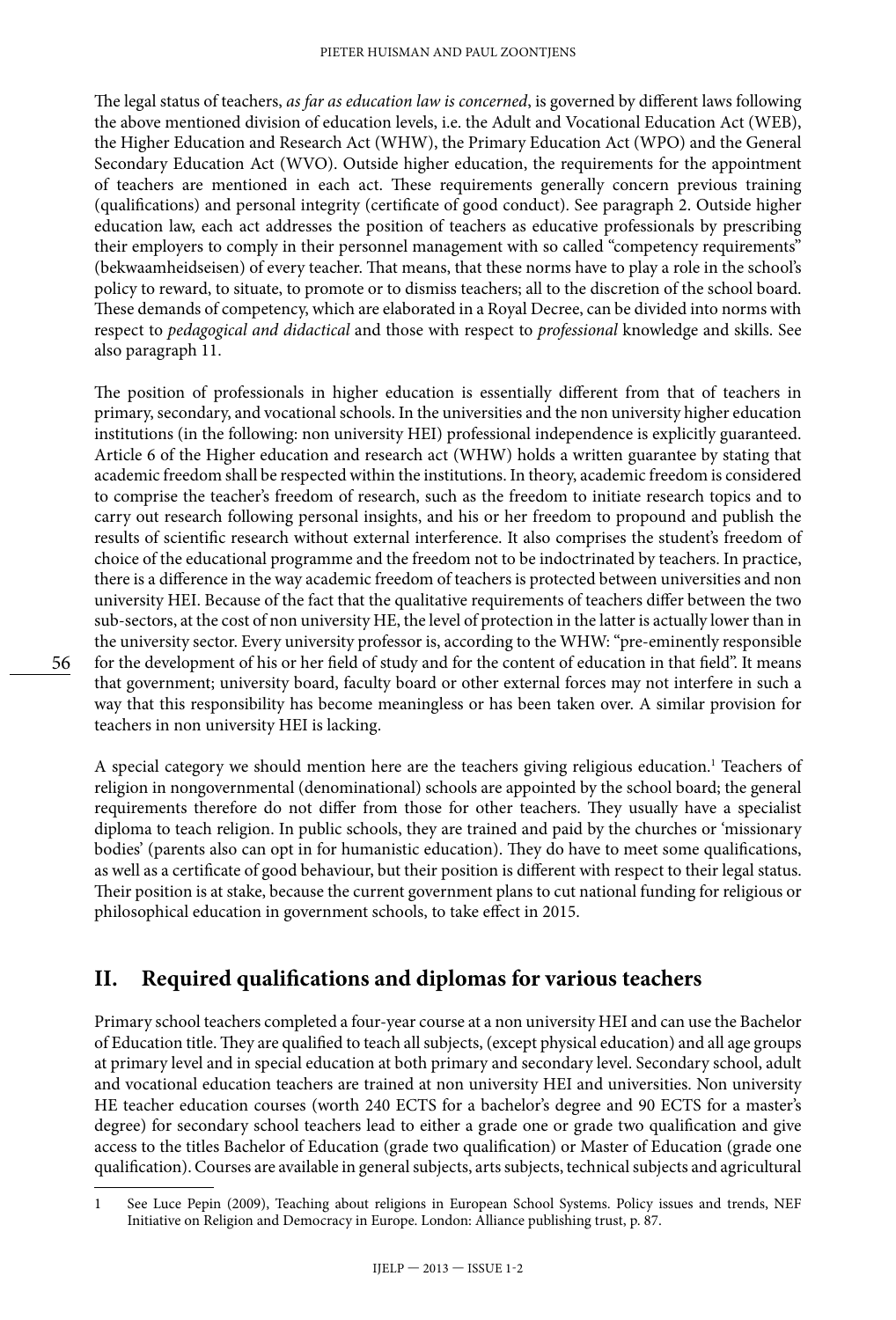subjects. Students specialise in one subject. Non university HE teacher education courses cover both education in a field of study and aspects of teaching in general. Grade two teachers are qualified to teach the first three years of HAVO and VWO and all years of VMBO, secondary vocational education and adult education. Grade one teachers are qualified to teach at all levels of secondary education, including the last two or three years of HAVO and VWO respectively.

University graduates with a 'doctoral' or master's degree can take a postgraduate teacher education course (ULO) leading to a grade one qualification. Courses are available in all subjects of the curriculum of secondary education. Students specialise in one subject, sometimes with an extra qualification to teach a subject like general science or culture and the arts. Graduates from university-based teacher training courses have a grade one qualification. They may teach at all levels of secondary education.

Teachers in higher education don't have to meet legal standards. As a form of by-law however, institutions and faculties often demand that for a permanent position, teachers follow courses on 'pedagogical development' and training in teaching skills.

The different sectoral laws don't mention Dutch citizenship or nationality as a prerequisite to be appointed. This kind of regulation would probably be incompatible with European Law, given the fact that discrimination on the basis of nationality is forbidden (article 18 TFEU). There is however the requirement, following article 3a of the Primary Education Act (and in the other Education Laws) of a Certificate of Good Conduct (Verklaring omtrent het gedrag or VOG). This is a declaration which states that the employee does not have a criminal record relevant for his work. The teacher may apply for a Certificate of Good Conduct online or in the municipality in which he is registered. The certificate is issued by the Ministry of Security and Justice. A Certificate of Good Conduct is compulsory for teachers, but also for cleaners or employees working in after school care facilities.

#### **III. The nature of the teacher's employment contract**

Accordingly to the dual system enshrined in the Constitution, the position of teachers in government and non government schools is different. In public education, the teaching staff consists of civil servants<sup>2</sup> and the administrative court has jurisdiction. The staff in private education works on contractual basis, and is subject to different rules regarding appointment and dismissal than their colleagues in public education. The legal status of civil servants is different from the conditions in the private sector. Government employment is regulated by administrative law, for example, whereas employment in the private sector is subject to private (labor) law. Civil servants are not employed on a contractual basis (as is the case with employees in the private sector), but on an unilateral appointment by the competent authority. Dismissal can be fought by appealing to the administrative court and the Central Appeals Tribunal. In private education the civil judge is the competent judicial body. The great majority of teaching staff (about 70 percent) works in private education, and therefore has a contract governed by private law. There are plans to standardize the legal status of civil servants. Legislation governing civil servants will be brought in line with employment law. The transition from job to job must be subject to the same conditions for civil servants as for workers in the private sector. Also, members of the House of Representatives have filed an initiative on this issue. Their proposal for a bill was put before the House on 3 November 2010. The initiative puts an end to formal appointments and legal proceedings before the administrative court. Due to the fact that there is now a new government and a new coalition, which seeks to have and all encompassing agreement with the unions (on improving the economy), these plans have been halted.

The 'dual system' also applies in higher education. Staff in the ten government Universities consists of public servants within the meaning of the Central and Local Government Personnel Act. The same does not apply to staff in the three private Universities, all the non university HEI and all the private

<sup>2</sup> See Ministry of the Interior and Kingdom Relations (2010), for an extensive description of the legal status of civil servants (and thus: teachers working at a public school or university).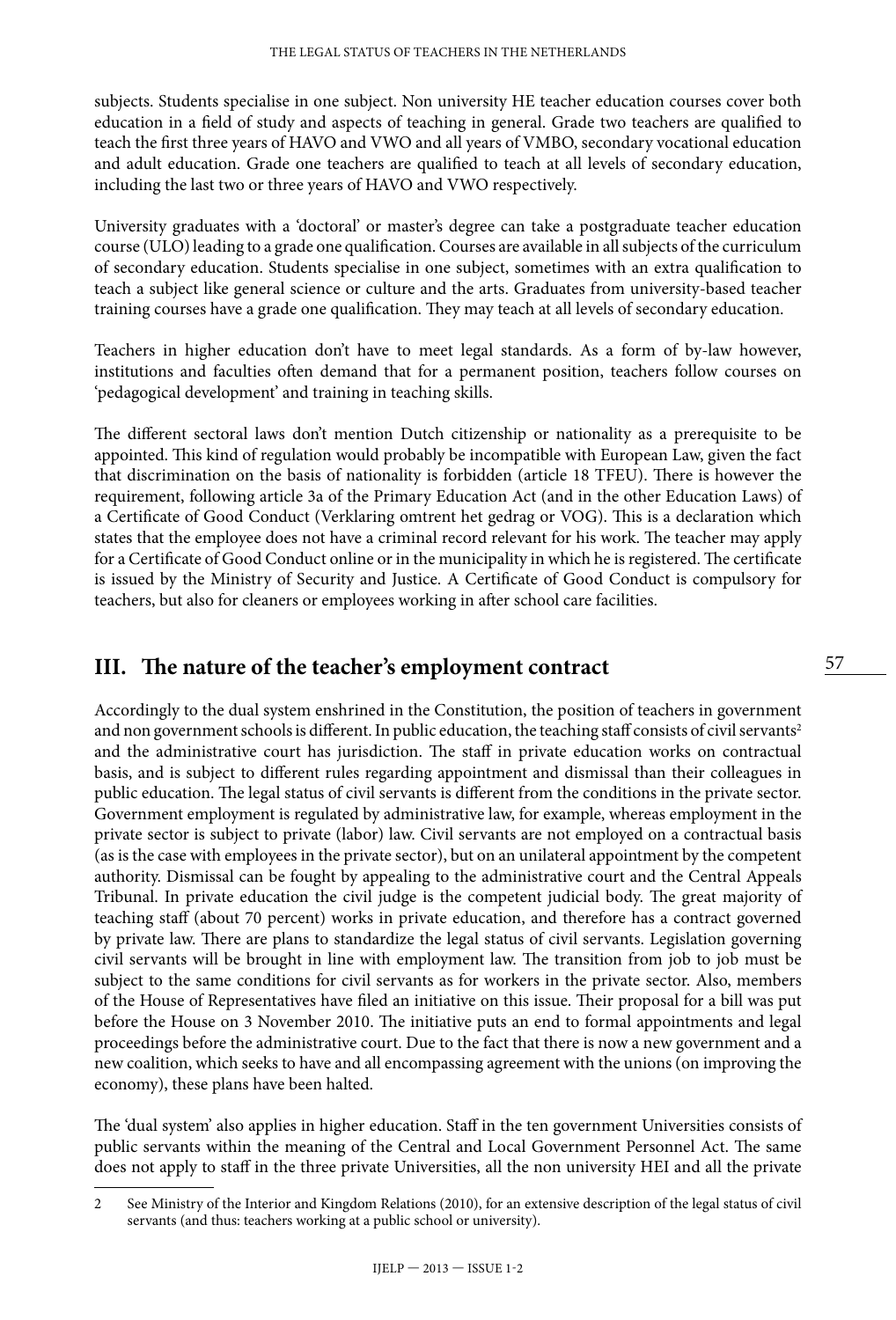institutions. They fall under the provisions of labor law regulations insofar as the relevant educational legislation and the regulations based thereon do not differ from these provisions. Private sector staff can be deemed to share the status of public sector personnel in respect of those conditions of service that are determined by the public Universities. They are essentially free to recruit their own academic staff. In addition to civil service and national labor laws, Dutch Universities also negotiate separate labor contracts for the sector, which include specific rules for dismissal.

In the Netherlands there is no law protecting academic tenure, and although professors had, de facto, tenure owing to their employment status as civil servants, this situation is changing as greater institutional autonomy brings with it a shift towards institutional and individual contracts for academic staff.

Employment relationships in the Netherlands are mostly governed by collective labor agreements (hereinafter abbreviated as: CLA), by individual employment agreements and, if any, by the internal regulations of the employer. Much of Dutch employment law, however, is mandatory. The conditions of service and legal status of education personnel in both the public and private sectors are determined partly at supra sectoral and sectoral level and partly at decentralised and institutional level. Employers' organisations and trade unions in the education sector negotiate at decentralised level. The competent authority and the federations of public service and education unions representing the staff of the institutions for which that particular competent authority is responsible negotiate at institutional level. Except in the primary sector, some aspects of pay and working conditions are now regulated per sector, as provided for by various education acts and sector-specific framework decrees. The social partners (employers' organisations and trade unions) conclude collective agreements without the mediation of the Minister of Education, Culture and Science. However, the minister still has a big influence on the outcome of negotiations, as the minister controls and fixates the overall budget of educational institutions.

# **IV. Employer of the teacher**

All schools have a legally recognised competent authority, also referred to as the school board or Executive Board. The competent authority administers and manages the school or schools for which it is responsible. Administration entails looking after the material aspects of the organisation of a school and, in particular, meeting the running costs and personnel costs. Management involves personnel matters such as appointment and dismissal of staff etc. The competent authority is responsible for what goes on in the school insofar as this is governed by statutory regulations. Some of its powers may be delegated to the school head or headmaster, but responsibility continues to lie with the competent authority. The competent authority of private schools is an administrative body governed by private law. As a condition of funding from the public purse, the law lays down that private educational establishments must be maintained by a legal person with full legal competence, whose aim is to provide education, without any profit-making motive.

The competent authority or the Executive Board is therefore by law designated for the hiring, firing and disciplining of staff. A distinctive feature of the Dutch education system is that it combines a centralised education policy with the decentralised administration and management of schools. With due regard to the provisions of the Constitution, central government creates conditions for enabling education through legislation, which applies to both governmentally and not governmentally run institutions. Schools receive an annual budget from which all staff- and- utilization - costs must be met. The amount allocated is based on fixed rates for each cost item. Within the scope afforded by law, schools may decide themselves how they choose to spend the block grant. Block grant funding allows the school board freedom in deciding how resources are spent (to the appointment of new personnel or to exploitation) and also in negotiating the pay and conditions of staff. Schools receive a fixed amount per pupil together with a fixed amount per school (flat-rate basic grant). Roughly, about 70% of all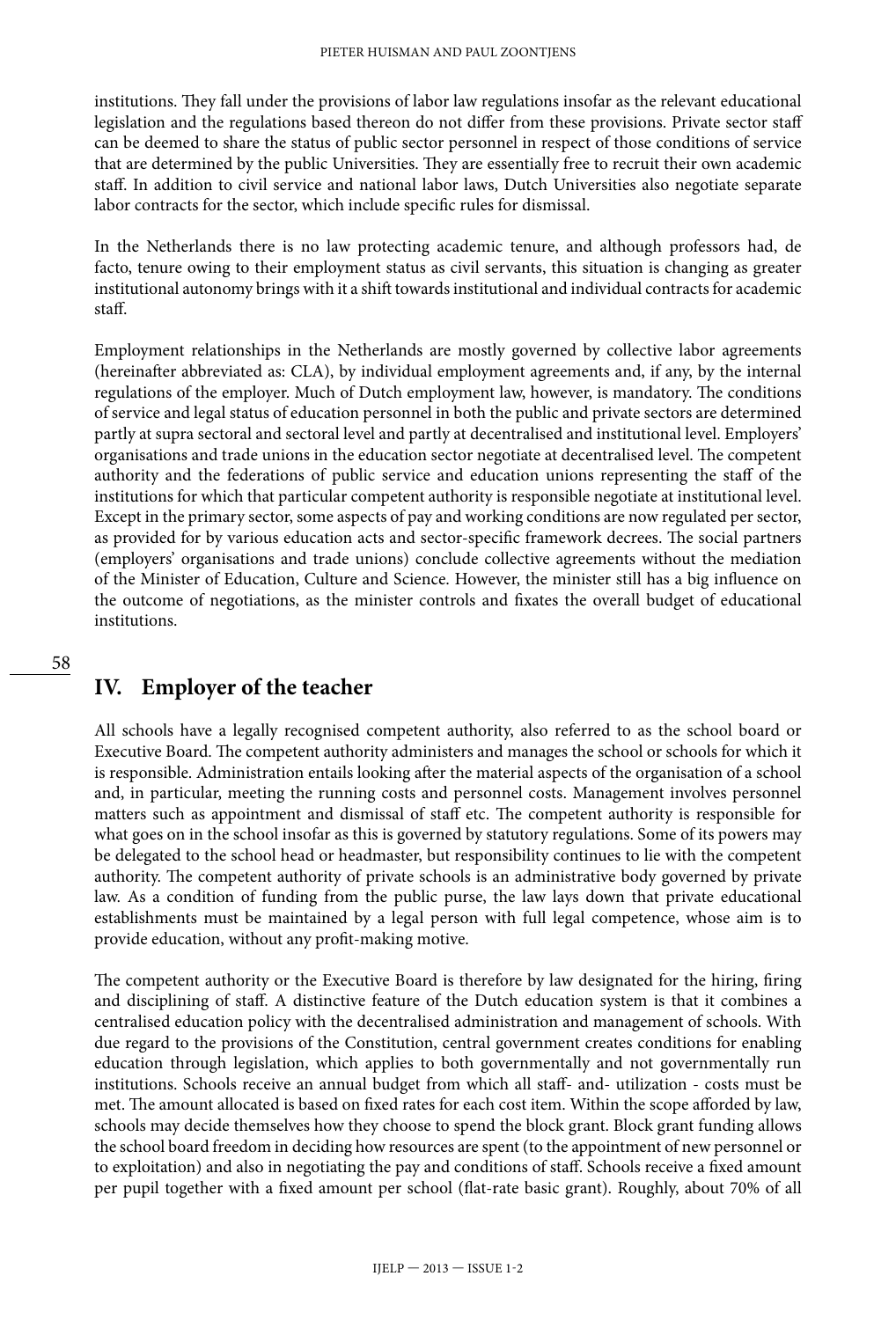costs is spent on personnel. It's therefore the competent authority who pays the salary of the teacher, but indirect off course, the State via the Ministry of Education.

## **V. Recruitment and legal position of teachers in a school**

The collective labor agreements in the different educational sectors (primary education, secondary education, vocational training, non university HEI and universities) are intended to implement the provisions in the sectoral education law, such as section 4.5 of the Higher Education and Academic Research Act (WHW), insofar as agreed at the branch of industry level. The CLA's lay down the regulations on employment conditions for all Dutch educational institutions, and apply directly to non government (state funded) schools and universities as a CLA within the meaning of the Collective Labor Agreement Act. They formally apply to the labor relations within government institutions by decision of their boards.

In all of the CLA's, a chapter is dedicated to personnel management, with regulations concerning the employment contract and staff policy instruments, and the possibility of disciplinary measures and suspension. When recruiting and selecting, the employer has to act in accordance with the code of the Dutch Association for Staff Policies. The employer can require a medical examination. Also, one of the articles in the Collective Labor agreement stipulates: "Within the recruitment and selection policy, the employer shall pursue an incentive policy aimed at women, the occupationally disabled, foreigners and other employee groups in a disadvantaged or otherwise vulnerable position" (f.i. article 6.3 of the CLA for the Universities). The employer can establish appointment criteria for the different job profiles of academic staff. The person involved must meet these criteria in order to be eligible for an employment contract (article 6.4 of the CLA of universities).

# **VI. Obtaining a permanent position**

Many teachers in primary and secondary education don't get a permanent position right away; usually they are first hired for a provisional appointment for a year. Often teachers also start their career as a temporary replacement teacher (f.i. when a teacher is pregnant or on sick leave). According to the labor laws, a temporary appointment can be extended for up to three times, after that, the employer has to either end the contract with the teacher, or give him a permanent position (Civil Law Book Book 7, article768a).

The CLA for the universities also contains a provision on tenure track (Article 6.5a). Tenure track is understood to mean the formally established procedure towards permanent employment for academic staff. Universities should have a procedure how the tenure track process can lead to employment for an indefinite period of time in an academic position; the duration of the process; the assessment procedure and assessment criteria and the consequences of a positive or negative assessment. There should also be made provisions in cases like pregnancy and maternity leave or a long-term period of illness or occupational disability.

An employee with a temporary employment contract is deemed to be dismissed when the term of the employment contract has expired. Teachers with a permanent position have a guarantee under the applicable CLA that the employer can only terminate the employment contract based on reasonable grounds. Notices must be given in writing, supported with reasons and with due observance of the applicable notice period. If the employer has the intention to terminate the employment contract due to employee's incompetence or unsuitability, the employer must investigate whether other suitable work is available for the employee, unless the shortcomings can be attributed to faults or actions on the part of the employee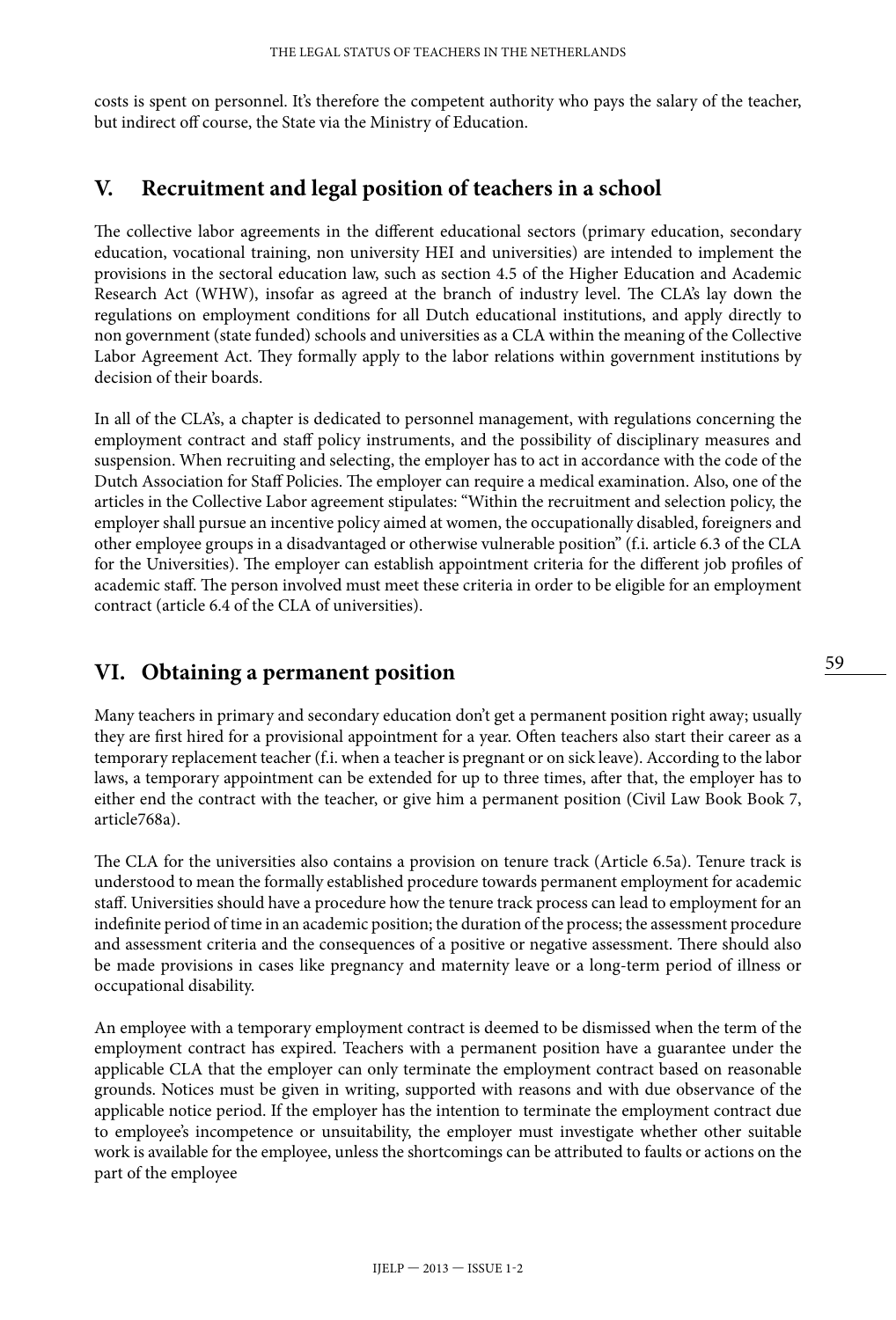Teachers who are appointed at non government (state funded) schools in primary and secondary education (f.i. regulated in article 59 section 2 Primary Education Act), sign a so called 'document of appointment' (Akte van Aanstelling), a contract which contains provisions such as: the effective date of the appointment; the capacity in which the person is appointed; the size of the job; determining whether the appointment is permanent or temporary employment and place in the latter case, the grounds for the temporary nature and duration of the appointment.

#### **VII. Career possibilities and wages**

Teachers in the Netherlands can progress through various pay grades as well as be promoted to higher-ranked positions within the school. Teachers can become deputy head teachers, head teachers, principals and/or school managers. Teachers who choose to remain in the classroom for their entire career may earn seniority through professional development and experience, and can increase their initial salary by more than 75% over their career. Because schools in the Netherlands have a great deal of autonomy, government schools and non government schools as well, each school's managerial staff and school board has almost total control over the school's staff and their promotion opportunities. The Ministry of Education only requires that teachers be licensed in order to be hired at a government-funded school.

In primary education, teachers start with an annual salary around 37,000 dollar, up till 53,000 dollar at end of their career. In secondary education these figures are 38,000 for a teacher just graduated to 66,000 dollar after 10-15 years of experience.3

## **VIII. Transfer to another school**

The law states that the teacher will be in the general service of the competent authority. He or she is therefore not appointed at a specific school, but has a general appointment for all of the schools governed by the board. The document of appointment contains also provisions and grounds for suspension, dismissal and disciplinary actions against teachers. As mentioned earlier, teachers in government schools don't have a contract, they are appointed by the public authority which governs the government school, yet, in practice, the same rules apply to them.

When it comes to transferal to another school (voluntarily or involuntarily) and the conditions under which transfer to another school is possible, again, the CLA is the central document. In principle, transfer of the employee has to have his or her consent. Involuntary transfer of the teacher from one to another institution of the employer (which is the school board) is only possible when there is a teacher shortage or a surplus in a school, in case of a conflict situation (collaboration with colleagues is no longer possible), in case of dysfunction, or 'named by the employer in other weighty circumstances' (article 10.6 CLA Primary Education).

In the CLA applicable in secondary education, the employer who proposes to a teacher another workplace has to consult with the employee to review the conditions under which the transfer will take place. The agreements have to be documented (art.17.2 CAO VO). The CLA also states that possible travel expenses are reimbursed and the teacher has the right to appeal the decision regarding the transfer to another school.

<sup>3</sup> OECD (2012), Education at a Glance 2012: OECD Indicators, OECD Publishing [http://dx.doi.org/10.1787/eag-](http://dx.doi.org/10.1787/eag-2012-en)[2012-en,](http://dx.doi.org/10.1787/eag-2012-en) p.465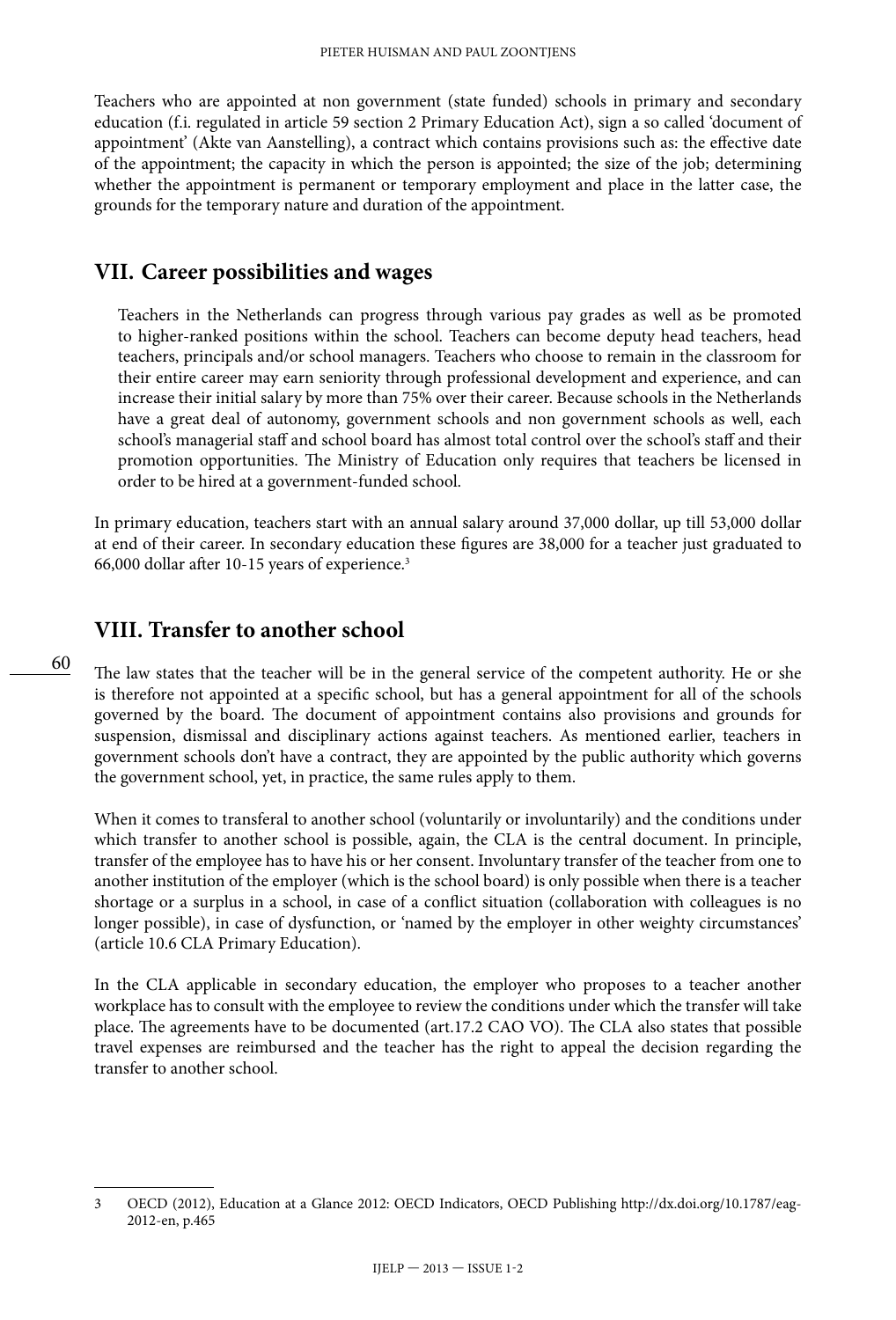## **IX. A part-time job in education**

Part time jobs are quiet regular in the Netherlands. In the Netherlands almost 40 per cent of the employed labor-force works part-time, while in the European Union less than 20 per cent works in part-time jobs.<sup>4</sup> Part-time work is, also in education, especially prevalent among women. Working part time is protected by law.Two laws in particular are relevant to part-time workers: the Prohibition of Discrimination by Working Hours Act (*Wet Verbod onderscheid arbeidsduur,* WVOA) and the Adjustment of Working Hours Act (*Wet Aanpassing Arbeidsduur*, WAA). This last law entitles employees the right, be it under certain conditions, to unilaterally alter the terms of an already existing employment contract.

# **X. Combining jobs**

In general, there are not many teachers in primary and secondary education, or in vocational education, working as a self employed person. Most of the teachers work as employees. Ancillary activities, paid or not-paid can be forbidden by the employer, according to the CLA (see f.i art. 11.3 CLA primary education). Thus, also voluntary jobs can be excluded, when there is reason to believe that the activity of the employee is in conflict with the interest of the institution.

# **XI. Training and maintaining skills**

The CLA's contain provisions concerning schooling and in-service training. Keeping a close eye on the employee's knowledge and skills is recognized in the CLA's as an aspect of Human Resource Policy of vital importance, also to preserve, and if possible strengthen, the employee's opportunities on the labor market, both within and outside the education sector as well as to ensure the employee's knowledge and skills meet the requirements of the employer. Maintaining this knowledge and skills at the desired level and further developing it is a joint responsibility and obligation of the employer and the employee.

The law has also provisions on maintenance of qualifications. Teacher competency documents and a register of teachers are in the eyes of the government valuable instruments that can be used to help improve teacher quality. The Education Professions Act (Wet beroepen in het onderwijs) has been in force since August 2006. This legislation, which altered different sectoral education laws, requires the competent authority to maintain a teacher competency document for each individual teacher. The teacher competency document details the teacher's competencies and the activities aimed at maintaining and improving these competencies. The use of teacher competency documents is far from ubiquitous, however. In 2011, 42 percent of teachers in primary education had a teacher competency document.<sup>5</sup> This figure was roughly 25 percent for teachers in secondary education and senior secondary vocational education. Teachers do actively work on maintaining their professional competencies, but the substantive relationship with the competency standards for teachers is often merely implicit or lacking altogether. The government plans to establish a system of professional registration. Professional registration should give an impulse to the quality of the teaching profession. The aim is to encourage teachers to maintain and improve their professional competencies. In addition, inclusion in a professional register is also a mark of one's professional status.

According to article 32a paragraph 4 of the Primary Education Act, and similar provisions in the Acts on general secondary education and vocational training (it therefore does not apply to higher education) the mentioned competences are focused on acting in the educational process, acquiring general professional practice and working within an educational organization. They include in

<sup>4</sup> See Visser,Wilthagen, Beltzer, Van de Putte (2004), Part-time Employment in the Netherlands: From Atypicality To A Typicality, Amsterdam: University of Amsterdam.

<sup>5</sup> Van der Aa, Lubberman, Van de Vlasakker, Stuivenberg & Kans (2011). Evaluatie van de wet beroepen in het onderwijs, Rotterdam: Ecorys.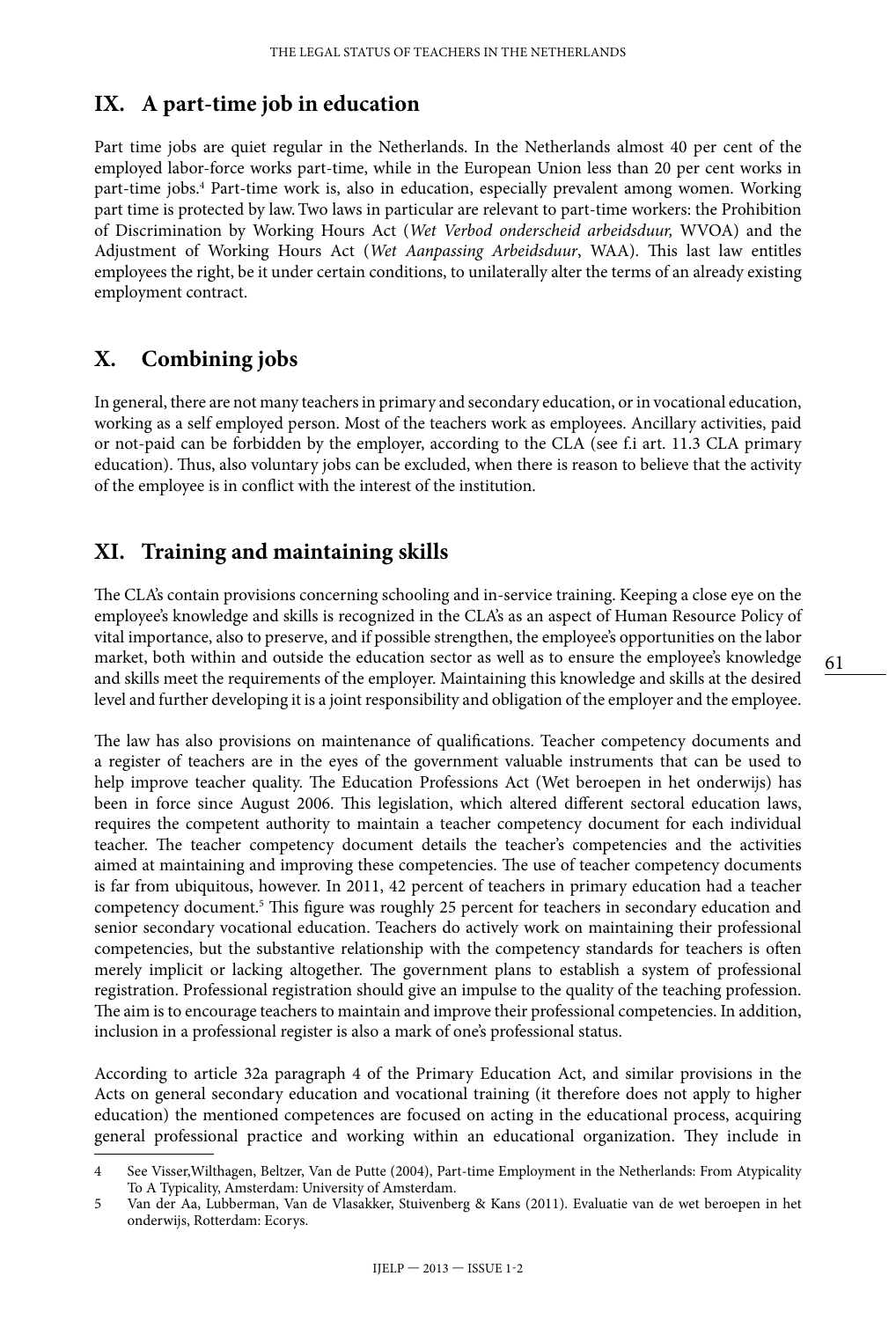anyway requirements of the pedagogical knowledge, skills and professional competence. By means of an Executive Order of the government, the Decree teaching competence (BBO), the principles are elaborated in further requirements that contribute to a minimum professional standard. These principles of 'good teaching' involve –again- both skills and knowledge. See for example Article 2.4 Bbo: teachers in primary education "learn students' leadership but also responsibility and to acquire ownership," and "on a practical level teachers are aware of communication theories, group dynamics and intercultural communication and have particularly insight in the implications for their own actions".

There are general obligations in the CLA, for instance: "the social policy of the institutions shall be aimed at promoting development opportunities and career prospects. The continued employability of staff requires attention in this respect. Mobility, both within and outside one's own institution, is a vital aspect here" (article 6.5 of the CLA of the universities). Institutions are required by the CLA to establish a career policy. In some of the CLA's, such as the CLA for the universities (article 6.5 par.3), is stated that "every employee with a temporary employment contract for a period of two years or longer, shall be given the opportunity to obtain career advice from a professional organisation. The employer shall bear the costs for this consultation. This possibility shall be offered within a certain time-scale so that the outcome can be used in an individual guidance programme aimed at increasing the employee's chances on the internal or external labour market".

The CLA for universities regulates that "each year the employee will be granted at least two development days for working on his or her long-term employability. Development days may be saved for future use provided this has been agreed in writing between the employer and employee before the end of the year. […] The employer may instruct the employee to attend compulsory study or training courses, if so required to function properly in a current or future position. The employer shall provide the employee with the necessary facilities in this respect".

In addition, the teacher in higher education is entitled to training and may therefore request the employer to provide the facilities needed to attend a study or training course. The university even has to provide the employee with the necessary facilities, "when there is little relation between the study or training course and the current or future position, if this contributes to the employee's career development" (Article 10.9 CLA universities). Similar provisions are applied in the CLA's for the other education sectors. In primary and secondary education, teachers are stimulated to take on further studies (f.i. to study for a master degree) through personal grants provided to fund ongoing professional training and education (the Lerarenbeurs). Since the grant's introduction in mid-2008, almost 19,000 applications have been honoured. Of these, approximately two thirds have been used to fund degree programmes at Bachelor's or Master's level, and the remainder to fund short training courses. Since 2012, the grant is only available in respect of accredited degree programmes.<sup>6</sup>

## **XII. Leave of absence**

The Labor Laws and CLA are also regulating leave of absence. The statutory number of vacation hours per year is four times the number of working hours per week. Sometimes employees get more than the minimum number of vacation hours. This extra holiday hours are called statutory holiday hours. Employees in general are also entitled to an annual holiday allowance of at least 8% of the gross salary.

The different CLA's provide for pre and post maternity leave, adoption leave, foster care leave, calamities and short-term non-attendance leave, short-term and long-term care leave and parental leave. There are also provisions for study leave (for instance when a teacher has received a personal grant to obtain a master degree).

<sup>6</sup> Ministry of Education (2011) Teaching 2020. A strong profession!, The Hague: Ministry of Education, Culture and Science.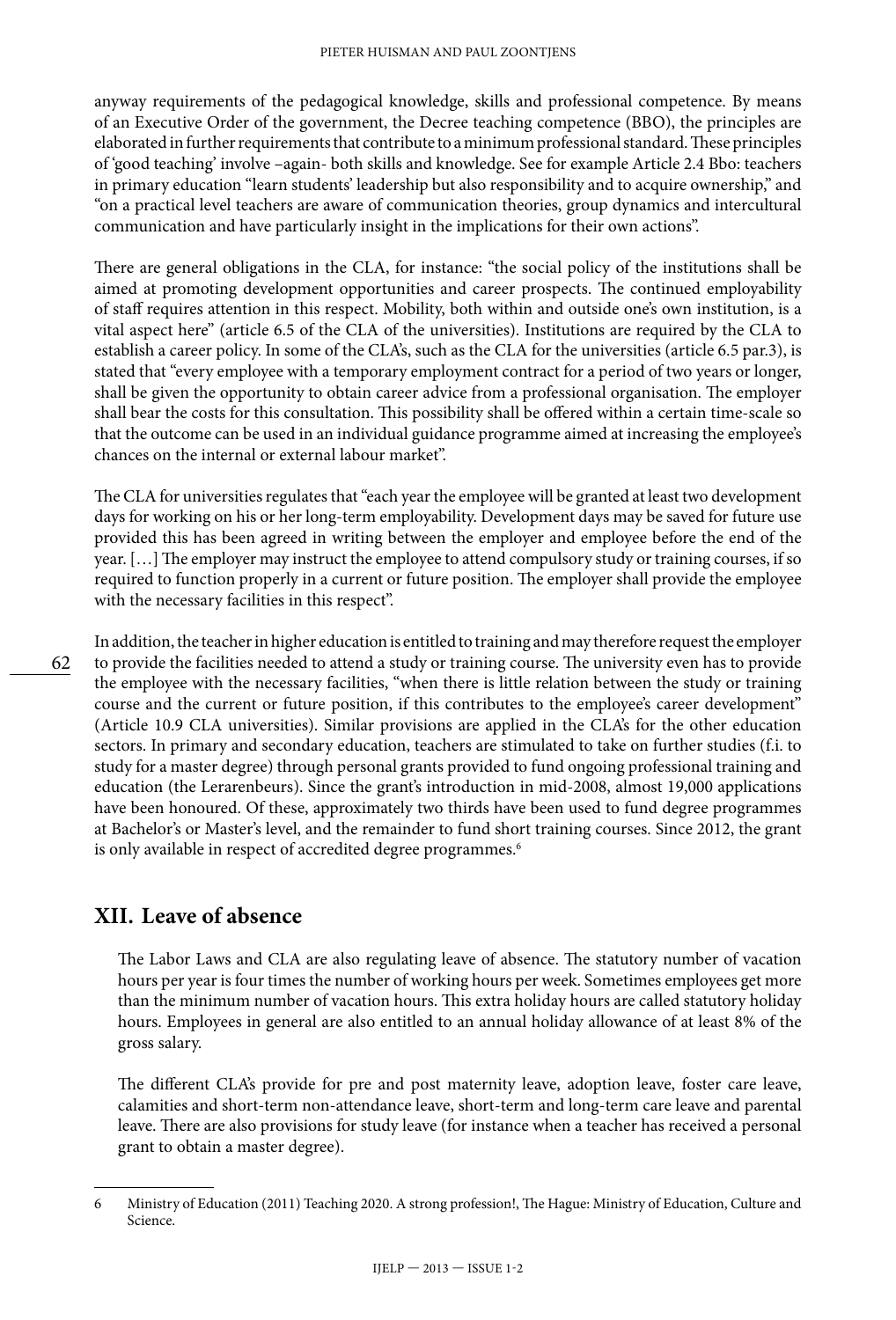At the request of the employee, the employer/educational institution may grant the teacher in higher education long-term leave to enjoy a sabbatical (article 4.16a CLA for the universities). A sabbatical is taken to mean a prolonged leave period during which the employee devotes either general or specific attention to his own employability. When a sabbatical is granted, the employer and employee have to make arrangements pertaining to the details of the leave and the way in which it shall be taken, the term of the leave, whether or not remuneration payments shall be continued, payment of the pension contribution etc.

#### **XIII. Liability and teachers**

The most likely reason a school, or teacher employed at a school, will face legal action is in negligence where a student has been injured while under the school's protection. This may occur in a variety of settings. To satisfy the elements of the tort of negligence the student who becomes in law the plaintiff must prove that a duty of care was owed, that the duty was breached, by not maintaining the appropriate standard and that the injury was a reasonably foreseeable consequence of that breach of duty. According to the Dutch Civil Law Code, the employer is responsible for the unlawful actions of the employer, Civil Law Book 6, article 170. Teachers will be insured by the insurance policy of the school.

It would be rare for a teacher to face criminal charges but it could happen if a teacher had an intention to harm or acted recklessly. There have been some cases in the Netherlands, in which teachers have been convicted for sexual offences against minors. The fact that a teacher is taking abuse of the confidence of (young) students is an aggravating circumstance in the trial.

#### **XIV. Responsibilities and disciplinary sanctions**

Teachers have to meet certain standards, which are laid down by law. Article 23 paragraph 2 of the Constitution states that regarding the competence of the teachers, there is a statutory duty of the state to supervise education, especially the 'competence and morality' of teachers. Statutory rules have been laid down in the already mentioned Law on Professions in Education Act. This law changed the acts on primary, general secondary education and vocational training, and made it obligatory for teachers to meet standards of competence, and to record the acquired competences in a file. The maintenance of competences is a matter of the school board and should be updated regularly. See also paragraph 11.

Teachers are involved in the year round 'Human Resource Cycle' of professional development. A part of that is the annual consultation. With due observance of any further rules to be laid down by the employer and taking into consideration the performance in the previous period, once a year the teacher has to meet with his or her line manager with regard to the way in which the teacher/ employee is expected to perform or pursue his or her career during a future set period to be agreed upon, as well as the conditions under which this shall take place. This annual meeting will focus on the following, inter alia: a. the well-being of the employee (including physical and mental health aspects); b. the employee's employability, including knowledge and skills in relation to future requirements, the employee's prospective career development, personal development and any additional education needs as well as the timescale in which this can be achieved; and c. the employee's degree of motivation. As the CLA of the Universities, article 6.6, paragraph 2, states: "these meetings shall take place in an open atmosphere with an equal contribution from both parties; the agreements to be made shall be laid down in writing and evaluated." Multi-year career development objectives and agreements are laid down in a personal development plan. These agreements and objectives will be laid down and evaluated in writing. A teacher can be fired if these reviews turned out unsatisfactory.

According to the CLA's the employer can impose a disciplinary measure on an employee who neglects his duties; this measure has to be in proportion to the neglect of duty. Neglect of duty comprises the breach of "any regulation and acting or failure to act in accordance with how a proper employee should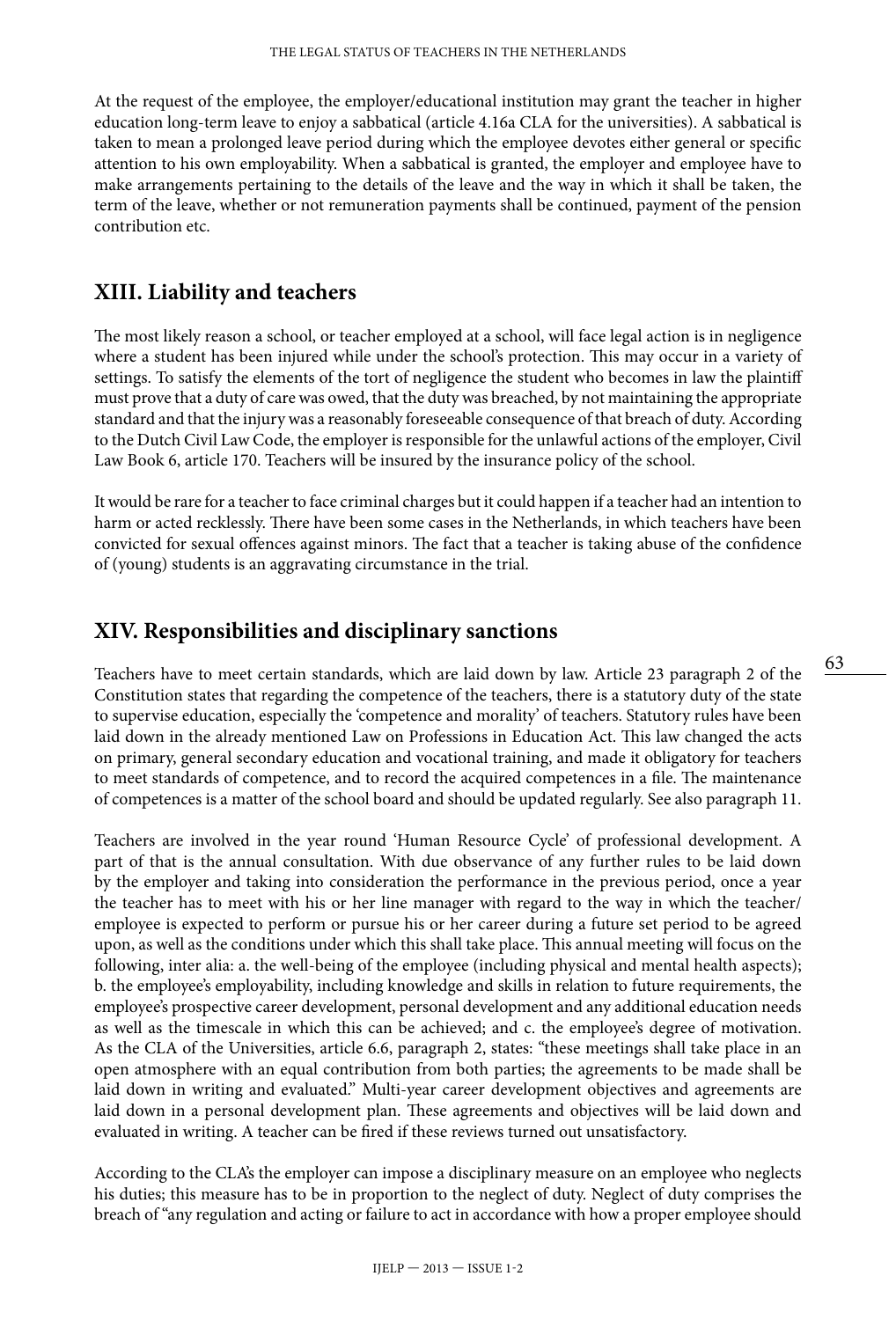act under similar circumstances" (article 6.2 CLA of the Universities).The employer can lay down further rules with regard to the imposition of disciplinary measures. Constitutional rights of teachers, such as the Freedom of speech, should be upheld, within certain limits.<sup>7</sup>

An employee is legally suspended if on the basis of legal proceedings or the Law on special admission to psychiatric hospitals he has been deprived of his liberty; an employee is not legally suspended if the deprivation of liberty is the result of a measure taken in the interest of public health. The employer may further suspend an employee from active duty: if prosecution for a criminal offence has been instituted against him; if the employer has notified the employee that they intend to unconditionally dismiss him as part of a disciplinary measure, or if such a disciplinary measure has already been imposed; if, in the opinion of the employer, this is required in the interest of the institution. The decree, by means of which the employee is suspended from active duty, shall indicate the commencement date and the circumstances that gave rise to the suspension.

## **XV. Reforms on the status of teachers and the consequences of the financial crisis**

In the recent past, the Dutch government has presented several action plans for teachers, such as 'Teacher 2020 – a strong professional and the *LeerKracht van Nederland* action plan. This plan contains measures that give teachers broader career opportunities (improving the 'function mix', i.e. qualifications and performance are to be rewarded by better career prospects, such as differentiation of responsibilities and remuneration). Teachers who are engaged in additional activities at a higher level may be moved to a higher position and receive commensurate remuneration. Schools must establish clear criteria for these kinds of promotions. It is primarily up to the schools themselves to set these criteria, in consultation with the participation councils<sup>8</sup>. This 'function mix' is being steadily improved. Teachers have been promoted in recent years, primarily in secondary education. These promotions were partly based on the teachers' commitment and their contribution to educational development. Figures published March 2011 show, despite the steady growth, that all levels of education still need to make significant inroads. The aim is to establish a ' cultural shift' in which excellent teachers, teachers who redouble their efforts or take additional training, are rewarded for their enterprise with a promotion to a higher salary scale. Furthermore, teachers who wish to get a promotion have an extra motivation to keep their teacher competency document up-to-date.

As the European Commission already mentioned in a memorandum on teachers in November 2012: "as a result of the financial crisis and the need for fiscal consolidation, public budgets in all Member States are under great pressure. Governments are seeking ways of achieving more with fixed or reduced resources. All countries are seeking patterns of expenditure that limit or shrink current expenditure without dismantling the foundations of sustainable growth. Despite a general understanding that investing in education should be preserved as a priority due to the centrality of skills for sustainable growth, education is not immune to these pressures, particularly in countries where the need for shortterm fiscal consolidation is greatest. These financial reductions are seriously affecting the teaching professions; in 20 education systems, cuts have been made in teaching staff salaries or a salary freeze has been applied in response to the economic downturn."9 The Netherlands also has to meet the European criteria of 3% limit in budget deficit. The current situation is that teacher salaries have been frozen, and due to budget cuts in special education (the most expensive form of education), teachers have been made redundant. Furthermore; a lot of schools are facing financial problems; the costs, for instance

<sup>7</sup> Under the present interpretation of the Constitution, the school board can ask the teacher to endorse the (religious) identity of the school. The teacher can be dismissed when the school board is of the opinion that, as a consequence of certain behavior of the teacher, he acts contrary to the identity of the school. See Vermeulen (2008).

<sup>8</sup> A participation council consists of elected representatives of teachers and parents. They are consulted by the school management over matters concerning the management of the school (s.a. the timetable of the school).

<sup>9</sup> EC Commission (2012) Staff working document Supporting the Teaching Professions for Better Learning Outcomes, SWD (2012)374, Brussels: European Commission.